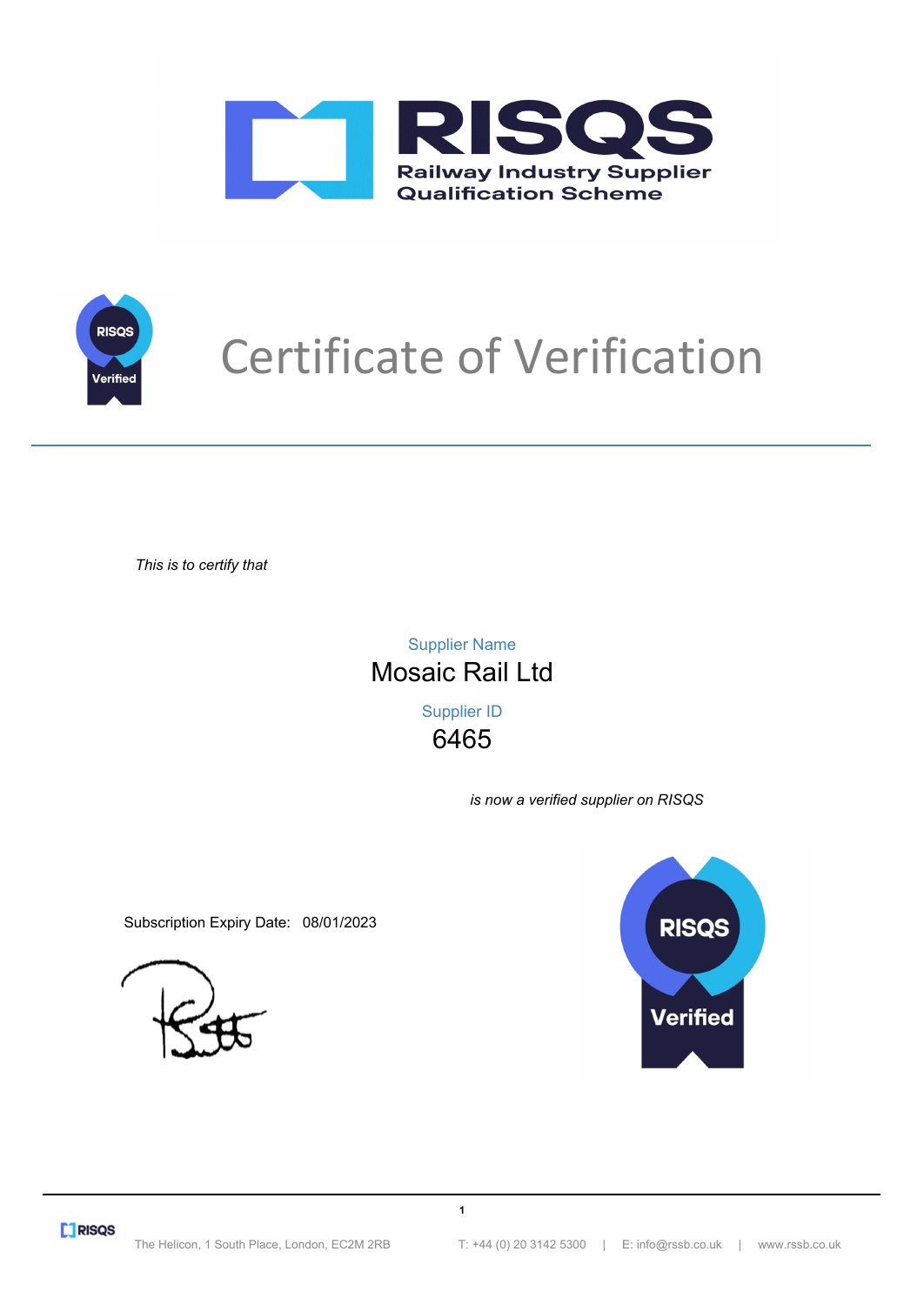### **Supplier Name:** Mosaic Rail Ltd **Supplier Number:** 6465

| <b>RICCL Code</b> | Name                                                    | <b>Status</b>              |
|-------------------|---------------------------------------------------------|----------------------------|
| <b>B.C.1.1.1Q</b> | Track Circuits (including Level Crossings) Design       | Qualified via Audit        |
| B.C.1.1.2Q        | <b>Track Circuit Interrupters Design</b>                | <b>Qualified via Audit</b> |
| <b>B.C.1.1.3Q</b> | Axle Counters (including Level Crossings) Design        | <b>Qualified via Audit</b> |
| <b>B.C.1.1.4Q</b> | Treadles (including Level Crossings) Design             | <b>Qualified via Audit</b> |
| B.C.1.10.1Q       | <b>ATP Equipment Design</b>                             | <b>Qualified via Audit</b> |
| B.C.1.10.2Q       | <b>AWS Track Equipment Design</b>                       | Qualified via Audit        |
| B.C.1.10.3Q       | TPWS & Associated Equipment Design                      | <b>Qualified via Audit</b> |
| B.C.1.10.4Q       | Tilt Authorisation & Speed Supervision Equipment Design | <b>Qualified via Audit</b> |
| B.C.1.11.1Q       | Reed FDM Vital Design                                   | Qualified via Audit        |
| B.C.1.11.2Q       | Reed FDM Non Vital Design                               | <b>Qualified via Audit</b> |
| B.C.1.11.3Q       | <b>TDM Design</b>                                       | Qualified via Audit        |
| B.C.1.11.4Q       | Signalling Cable Design                                 | <b>Qualified via Audit</b> |
| B.C.1.12.1Q       | <b>Condition Monitoring Design</b>                      | Qualified via Audit        |
| B.C.1.12.2Q       | Electronic Digital System Event Loggers Design          | Qualified via Audit        |
| B.C.1.12.3Q       | Voltage Free Relay Event Loggers Design                 | <b>Qualified via Audit</b> |
| B.C.1.2.10Q       | Train Ready To Start (TRTS) Design                      | <b>Qualified via Audit</b> |
| B.C.1.2.11Q       | Marker Posts - Shunt & SPAD Indicators Design           | Qualified via Audit        |
| B.C.1.2.1Q        | <b>Colour Light Signals Design</b>                      | Qualified via Audit        |
| B.C.1.2.2Q        | <b>Banner Signals Design</b>                            | Qualified via Audit        |
| B.C.1.2.3Q        | Draw Ahead Signals Design                               | Qualified via Audit        |
| <b>B.C.1.2.4Q</b> | <b>Ground Position Light Signals Design</b>             | Qualified via Audit        |

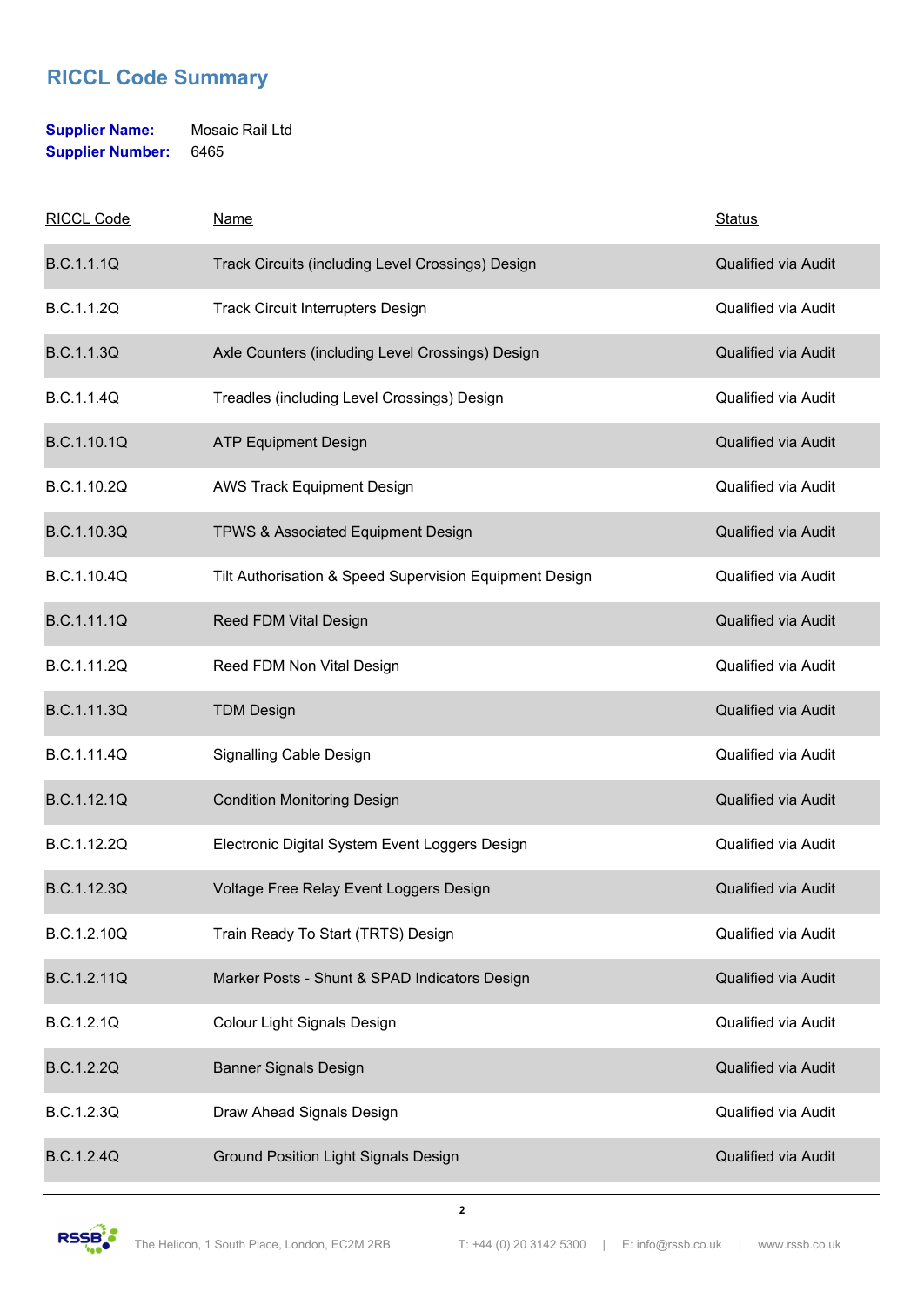| <b>RICCL Code</b> | <u>Name</u>                                                                     | <b>Status</b>              |
|-------------------|---------------------------------------------------------------------------------|----------------------------|
| B.C.1.2.5Q        | Signal Lamps (including LEDs) & Lamp Holders Design                             | <b>Qualified via Audit</b> |
| B.C.1.2.6Q        | Signal Lenses Design                                                            | Qualified via Audit        |
| <b>B.C.1.2.7Q</b> | Points Indicators Design                                                        | <b>Qualified via Audit</b> |
| <b>B.C.1.2.8Q</b> | Right Away/Close Door Indicators (RA/CD) Design                                 | <b>Qualified via Audit</b> |
| B.C.1.2.9Q        | Off Indicators Design                                                           | <b>Qualified via Audit</b> |
| <b>B.C.1.3.1Q</b> | Level Crossing Controls Design                                                  | <b>Qualified via Audit</b> |
| B.C.1.3.2Q        | Level Crossing Mechanical Equipment e.g. Booms & Barriers Design                | <b>Qualified via Audit</b> |
| B.C.1.3.3Q        | Level Crossing Warning Devices Design                                           | <b>Qualified via Audit</b> |
| <b>B.C.1.3.4Q</b> | Light Units/Wig Wags Design                                                     | Qualified via Audit        |
| <b>B.C.1.3.5Q</b> | Audible Devices - Bells Design                                                  | Qualified via Audit        |
| <b>B.C.1.3.6Q</b> | Signage Design                                                                  | <b>Qualified via Audit</b> |
| <b>B.C.1.3.7Q</b> | Predictor (New Level Crossing Train Detection System) Design                    | Qualified via Audit        |
| B.C.1.4.1Q        | <b>HPSS Design</b>                                                              | <b>Qualified via Audit</b> |
| <b>B.C.1.4.2Q</b> | <b>Clamplock Points Design</b>                                                  | Qualified via Audit        |
| <b>B.C.1.4.3Q</b> | Point Machines Design                                                           | <b>Qualified via Audit</b> |
| <b>B.C.1.4.4Q</b> | Mechanical Backdrive Design                                                     | <b>Qualified via Audit</b> |
| <b>B.C.1.4.5Q</b> | Powerlink Backdrive Design                                                      | <b>Qualified via Audit</b> |
| <b>B.C.1.4.6Q</b> | SO (Hydraulic Backdrive) Design                                                 | <b>Qualified via Audit</b> |
| B.C.1.5.1Q        | Patrolman Switch Design                                                         | <b>Qualified via Audit</b> |
| B.C.1.5.2Q        | <b>ATWS Design</b>                                                              | <b>Qualified via Audit</b> |
| B.C.1.6.1Q        | Route Relay Interlocking Free Wired Both Yellow Book & Western Region<br>Design | Qualified via Audit        |
| B.C.1.6.2Q        | West Pac 1,2,3,4 Design                                                         | Qualified via Audit        |
| B.C.1.6.3Q        | <b>GEC Geographical Design</b>                                                  | <b>Qualified via Audit</b> |

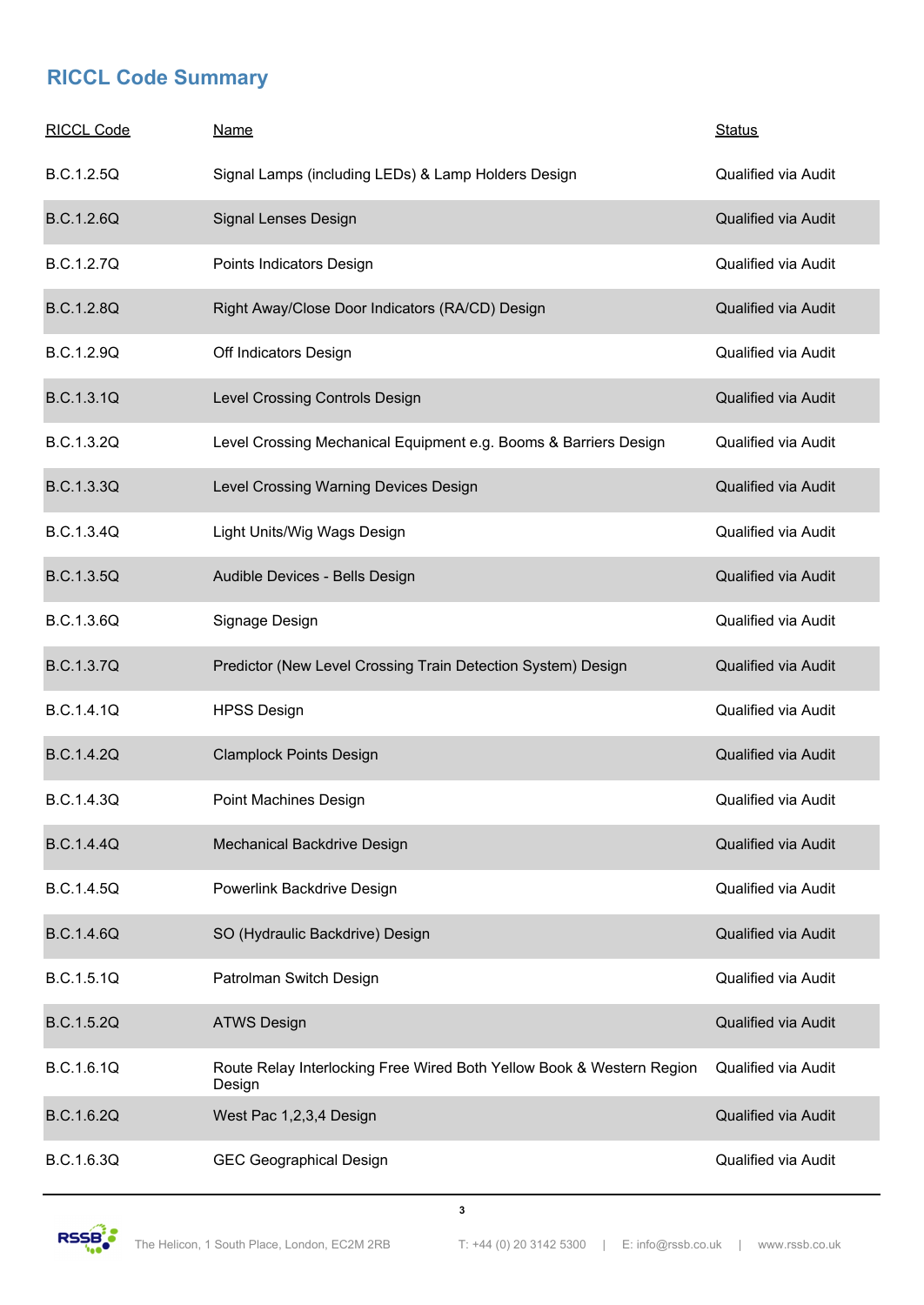| <b>RICCL Code</b> | <b>Name</b>                                           | <b>Status</b>              |
|-------------------|-------------------------------------------------------|----------------------------|
| <b>B.C.1.6.4Q</b> | <b>SSI Design</b>                                     | <b>Qualified via Audit</b> |
| B.C.1.6.5Q        | SIMS W Design                                         | <b>Qualified via Audit</b> |
| B.C.1.6.6Q        | Ansaldo Design                                        | Qualified via Audit        |
| B.C.1.7.1Q        | Signal Control Panel NX Design                        | <b>Qualified via Audit</b> |
| <b>B.C.1.7.2Q</b> | Signal Control Panel - One Switch NX Design           | Qualified via Audit        |
| B.C.1.7.3Q        | <b>VDU Based Systems Design</b>                       | <b>Qualified via Audit</b> |
| <b>B.C.1.7.4Q</b> | IECC Signal Control & Indication Equipment Design     | Qualified via Audit        |
| <b>B.C.1.7.5Q</b> | RETB Signal Control & Indication Equipment Design     | <b>Qualified via Audit</b> |
| <b>B.C.1.8.1Q</b> | Train Describers (Mechanical) Design                  | <b>Qualified via Audit</b> |
| B.C.1.8.2Q        | Train Describers (Electronic) Design                  | Qualified via Audit        |
| <b>B.C.1.9.1Q</b> | <b>Ground Frames Manual Design</b>                    | Qualified via Audit        |
| B.C.1.9.2Q        | <b>Ground Frames Powered Design</b>                   | <b>Qualified via Audit</b> |
| B.C.1.9.3Q        | Lever Frames (Mechanical & Electro Mechanical) Design | Qualified via Audit        |
| <b>B.C.1.9.4Q</b> | Semaphore Signals Design                              | Qualified via Audit        |
| <b>B.C.1.9.5Q</b> | Mechanical & Fabricated Equipment Design              | <b>Qualified via Audit</b> |
| B.C.1.9.6Q        | <b>Block Instruments Design</b>                       | <b>Qualified via Audit</b> |
| <b>B.C.1.9.7Q</b> | <b>Token Instruments Design</b>                       | Qualified via Audit        |
| <b>B.C.3.1Q</b>   | <b>Remote Condition Monitoring Design</b>             | Qualified via Audit        |
| <b>B.C.3.3Q</b>   | Hot Axle Box Detectors Design                         | Qualified via Audit        |
| <b>B.C.4.1N</b>   | <b>Signalling Consultancy Service</b>                 | Verified                   |
| <b>B.C.4.2N</b>   | <b>Control Tables/Reports Service</b>                 | Verified                   |
| <b>B.C.4.3N</b>   | Layout Risk Modelling Service                         | Verified                   |
| <b>B.C.4.4N</b>   | <b>Signal Sighting Service</b>                        | Verified                   |